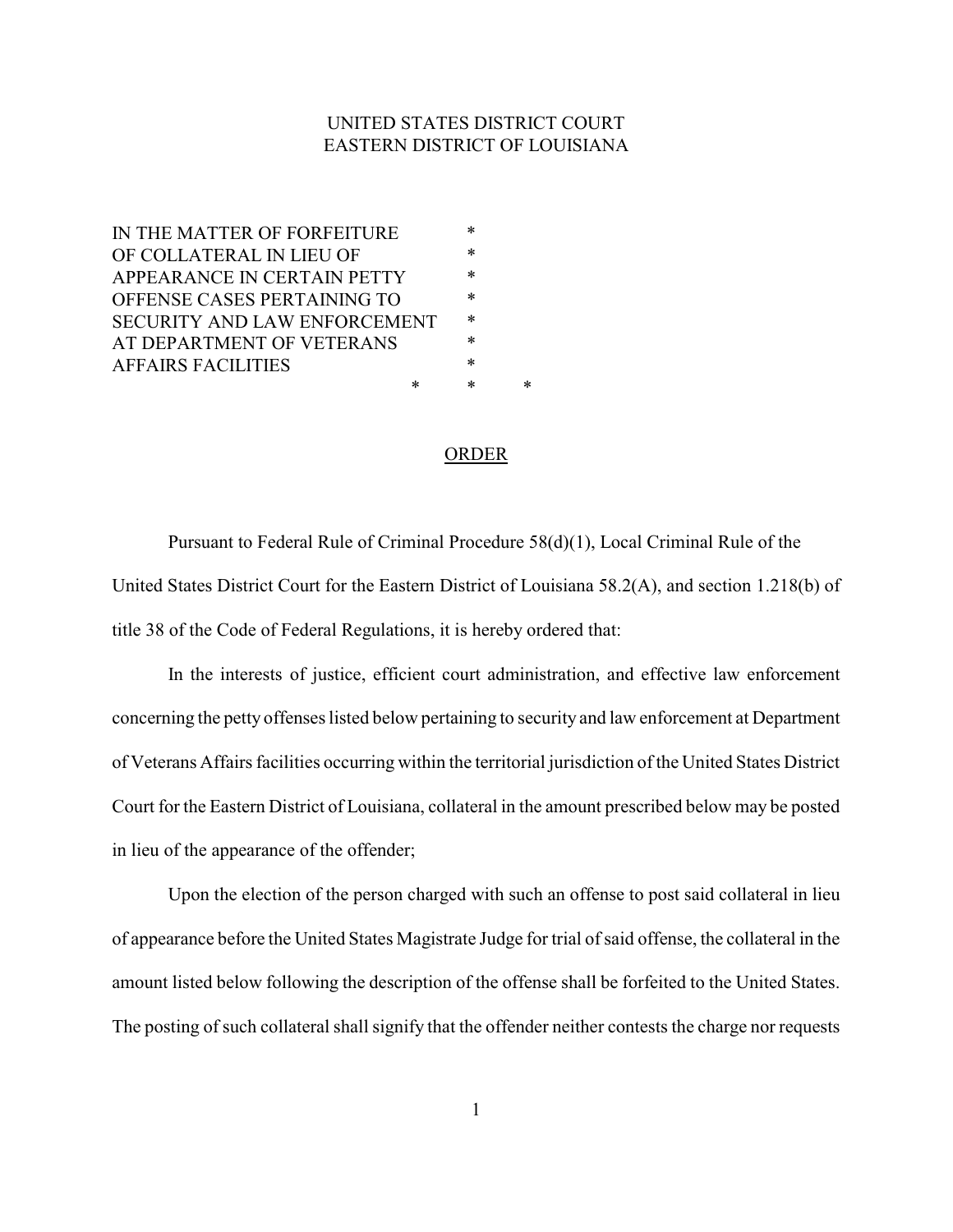a hearing before the United States Magistrate Judge, and said collateral shall be administratively forfeited to the United States. If the collateral is forfeited, such action shall be tantamount to a finding of guilty;

There shall be maintained and posted in the office of the Clerk a current list of petty offenses and fines applicable thereto for which collateral may be accepted;

Offenses charged pursuant to section 1.218 of title 38 of the Code of Federal Regulations for which collateral may be posted in lieu of the appearance of the person charged therewith and the collateral amounts that shall be forfeited to the United States are as follows:

- (1) Improper disposal of rubbish on property, \$200.
- (2) Spitting on property, \$25.
- (3) Throwing of articles from a building or the unauthorized climbing upon any part of a building, \$50.
- (4) Willful destruction, damage, or removal of Government property without authorization, \$500.
- (5) Defacement, destruction, mutilation or injury to, or removal, or disturbance of, gravemarker or headstone, \$500.
- (6) Failure to comply with signs of a directive and restrictive nature posted for safety purposes, \$50.
- (7) Tampering with, removal, marring, or destruction of posted signs, \$150.
- (8) Entry into areas posted as closed to the public or others (trespass), \$50.
- (9) Unauthorized demonstration or service in a national cemetery or on other VA property, \$250.
- (10) Creating a disturbance during a burial ceremony, \$250.
- (11) Disorderly conduct which creates loud, boisterous, and unusual noise, or which obstructs the normal use of entrances, exits, foyers, offices, corridors, elevators, and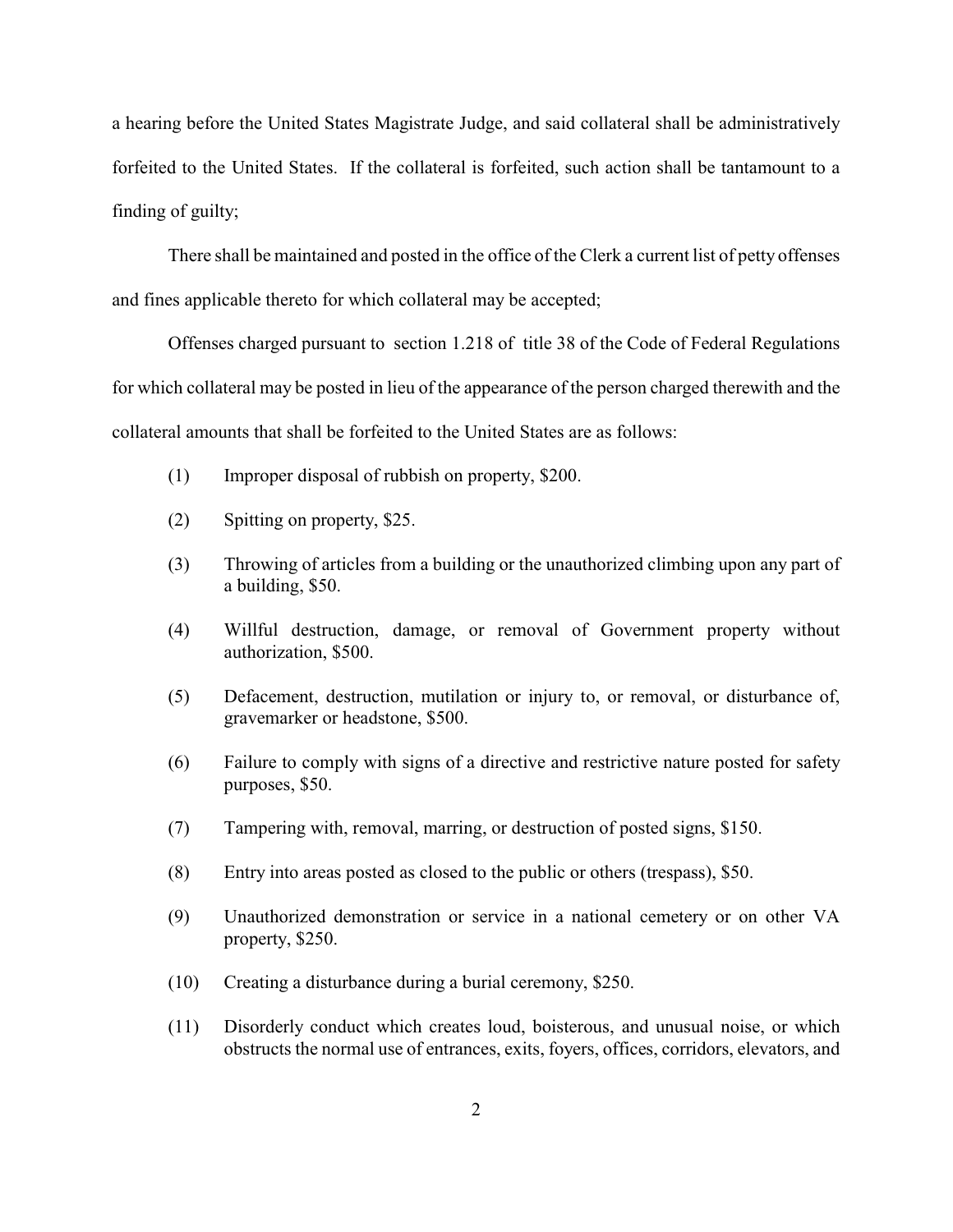stairways or which tends to impede or prevent the normal operation of a service or operation of the facility, \$250.

- (12) Failure to depart premises by unauthorized persons, \$50.
- (13) Unauthorized loitering, sleeping or assembly on property, \$50.
- (14) Gambling participating in games of chance for monetary gain or personal property; the operation of gambling devices, a pool or lottery; or the taking or giving of bets, \$200.
- (15) Operation of a vehicle under the influence of alcoholic beverages or nonprescribed narcotic drugs, hallucinogens, marijuana, barbiturates, or amphetamines, \$500.
- (16) Entering premises under the influence of alcoholic beverages or narcotic drugs, hallucinogens, marijuana, barbiturates or amphetamines, \$200.
- (17) Unauthorized use on property of alcoholic beverages or narcotic drugs, hallucinogens, marijuana, barbiturates, or amphetamines, \$300.
- (18) Unauthorized introduction on VA controlled property of alcoholic beverages or narcotic drugs, hallucinogens, marijuana, barbiturates, or amphetamines or the unauthorized giving of same to a patient or beneficiary, \$500.
- (19) Unauthorized solicitation of alms and contributions on premises, \$50.
- (20) Commercial soliciting or vending, or the collection of private debts on property, \$50.
- (21) Distribution of pamphlets, handbills, and flyers, \$25.
- (22) Display of placards or posting of material on property, \$25.
- (23) Unauthorized photography on premises, \$50.
- (24) Failure to comply with traffic directions of VA police, \$25.
- (25) Parking in spaces posted as reserved for physically disabled persons, \$50.
- (26) Parking in no-parking areas, lanes, or crosswalks so posted or marked by yellow borders or yellow stripes, \$25.
- (27) Parking in emergency vehicle spaces, areas and lanes bordered in red or posted as EMERGENCY VEHICLES ONLY or FIRE LANE, or parking within 15 feet of a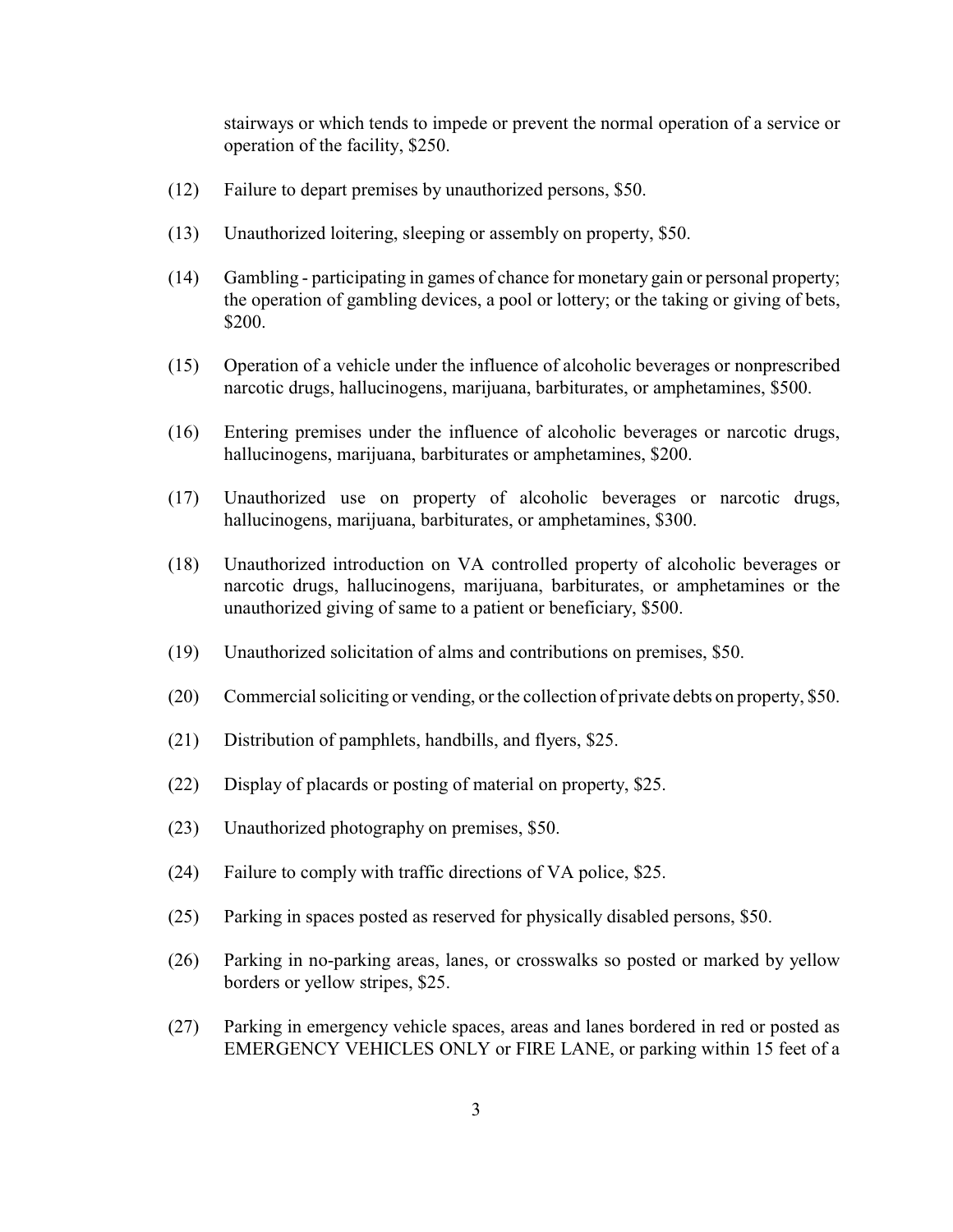fire hydrant, \$50.

- (28) Parking within an intersection or blocking a posted vehicle entrance or posted exit lane, \$25.
- (29) Parking in spaces posted as reserved or in excess of a posted time limit, \$15.
- (30) Failing to come to a complete stop at a STOP sign, \$25.
- (31) Failing to yield to a pedestrian in a marked and posted crosswalk, \$25.
- (32) Driving in the wrong direction on a posted one-way street, \$25.
- (33) Operation of a vehicle in a reckless or unsafe manner, too fast for conditions, drag racing, overriding curbs, or leaving the roadway, \$100.
- (34) Exceeding posted speed limits:  $(i)$  By up to 10 mph, \$25 (ii) By up to 20 mph, \$50. (iii) By over 20 mph, \$100.
- (35) Creating excessive noise in a hospital or cemetery zone bymuffler cut out, excessive use of a horn, or other means, \$50.
- (36) Failure to yield right of way to other vehicles, \$50.
- (37) Possession of firearms, carried either openly or concealed, whether loaded or unloaded (except by Federal or State law enforcement officers on official business), \$500.
- (38) Introduction or possession of explosives, or explosive devices which fire a projectile, ammunition, or combustibles, \$500.
- (39) Possession of knives which exceed a blade length of 3 inches; switchblade knives; any of the variety of hatchets, clubs and hand-held weapons; or brass knuckles, \$300.
- (40) The unauthorized possession of any of the variety of incapacitating liquid or gasemitting weapons, \$200.
- (41) Unauthorized possession, manufacture, or use of keys or barrier card type keys to rooms or areas on the property, \$200.
- (42) The surreptitious opening, or attempted opening, of locks or card-operated barrier